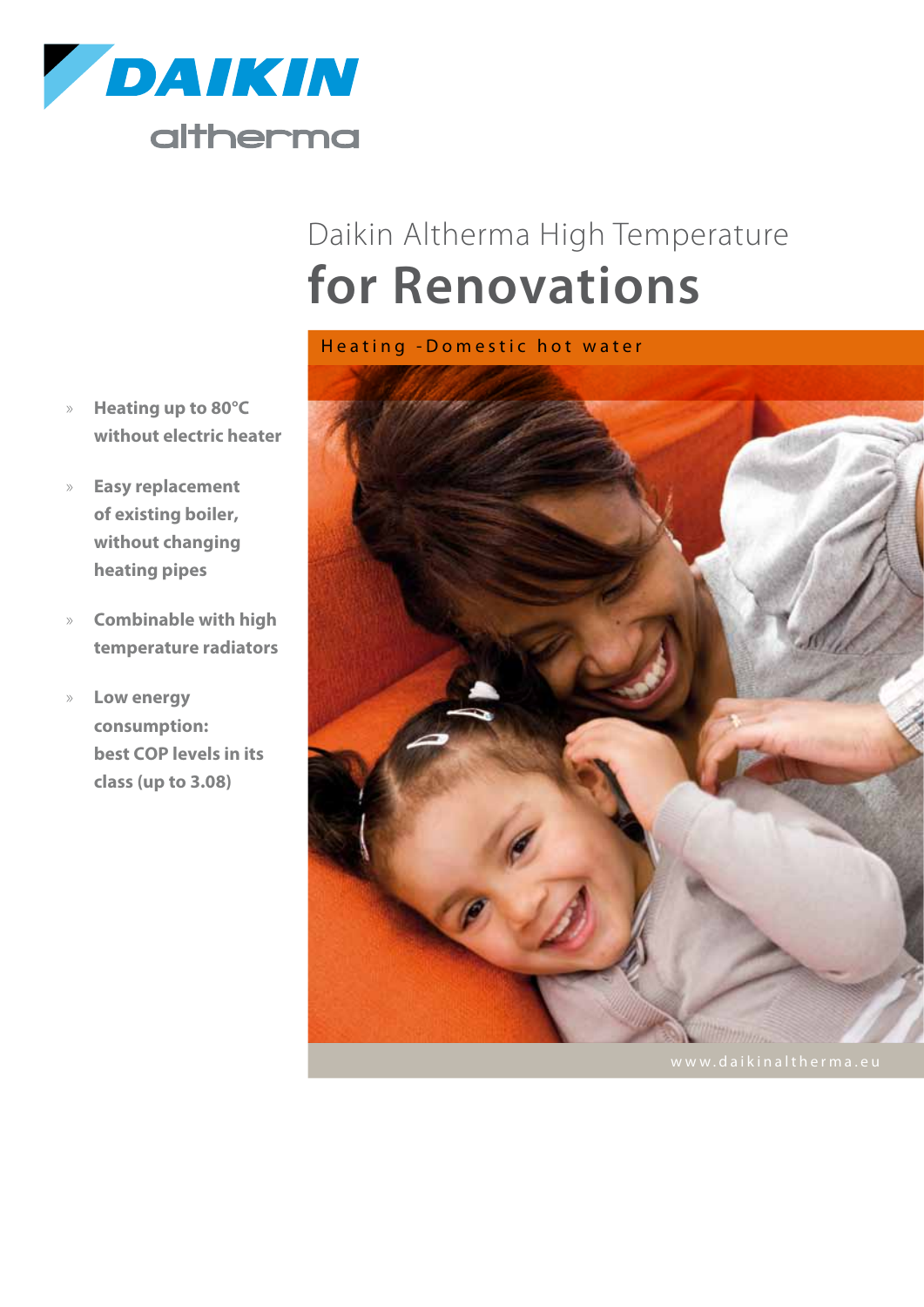# Daikin Altherma FOR RENOVATIONS

# Air to water heat pump

## SPLIT SYSTEM:

#### **a1/** Outdoor unit: efficient use of energy from the air

Daikin Altherma uses a natural source of energy. The outdoor unit extracts heat from the outside air and raises its temperature to a level high enough to supply heating. This heat is transferred to the indoor unit via refrigerant piping.

#### **A2/** Indoor unit:

#### the heart of the Daikin Altherma system

The indoor unit receives the heat from the outdoor unit and further increases the temperature, allowing water temperatures up to 80°C for heating through radiators and for domestic hot water use. Daikin's unique cascade compressor approach to the heat pumps (one in the outdoor unit/one in the indoor unit) means optimum comfort at even the coldest outdoor temperatures, without the need for an electric back up heater.

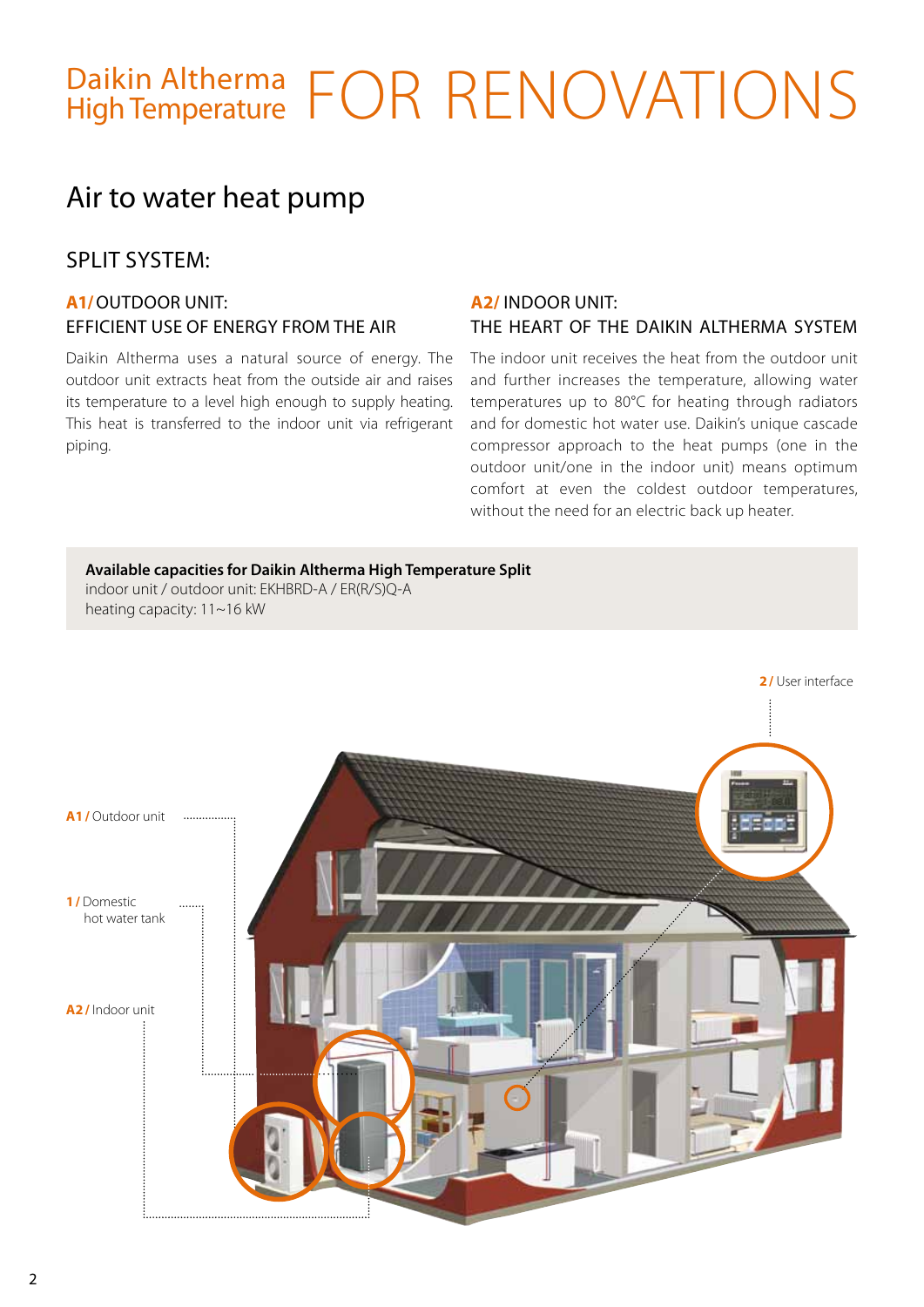# **EXTRA COMFORT**

#### 1/ **Domestic hot water tank: for low energy consumption**

Daikin Altherma's high water temperature is ideal for heating domestic hot water without the need for an additional electric heater. Rapid heating of domestic hot water also means smaller boilers are needed. For a family of approximately 4 people, the standard tank (EKHTS200A) is the best solution. Should you require more hot water, a larger tank is also available.

#### 2/ **User interface**

With Daikin Altherma's user interface, the ideal temperature can be easily, quickly and conveniently regulated. It allows for more precise measurement and can regulate your comfort even more optimally and energy efficiently.

#### 3/ **Heating and domestic hot water with solar energy**

The Daikin Altherma High Temperature heating system can optionally use solar energy for hot water production. If the solar energy is not required immediately, the purpose-built hot water tank (EKHWP) can store large quantities of heated water for up to a day for later use as domestic hot water or for heating.







### Did you know that…

Daikin solar collectors are awarded with the Solar Keymark certification.  $\sqrt{\frac{1}{2}}$ 

The Keymark for solar thermal products is recognized all across Europe and helps users to select quality solar collectors. In most European countries this certification is even mandatory to be eligible for subsidies.